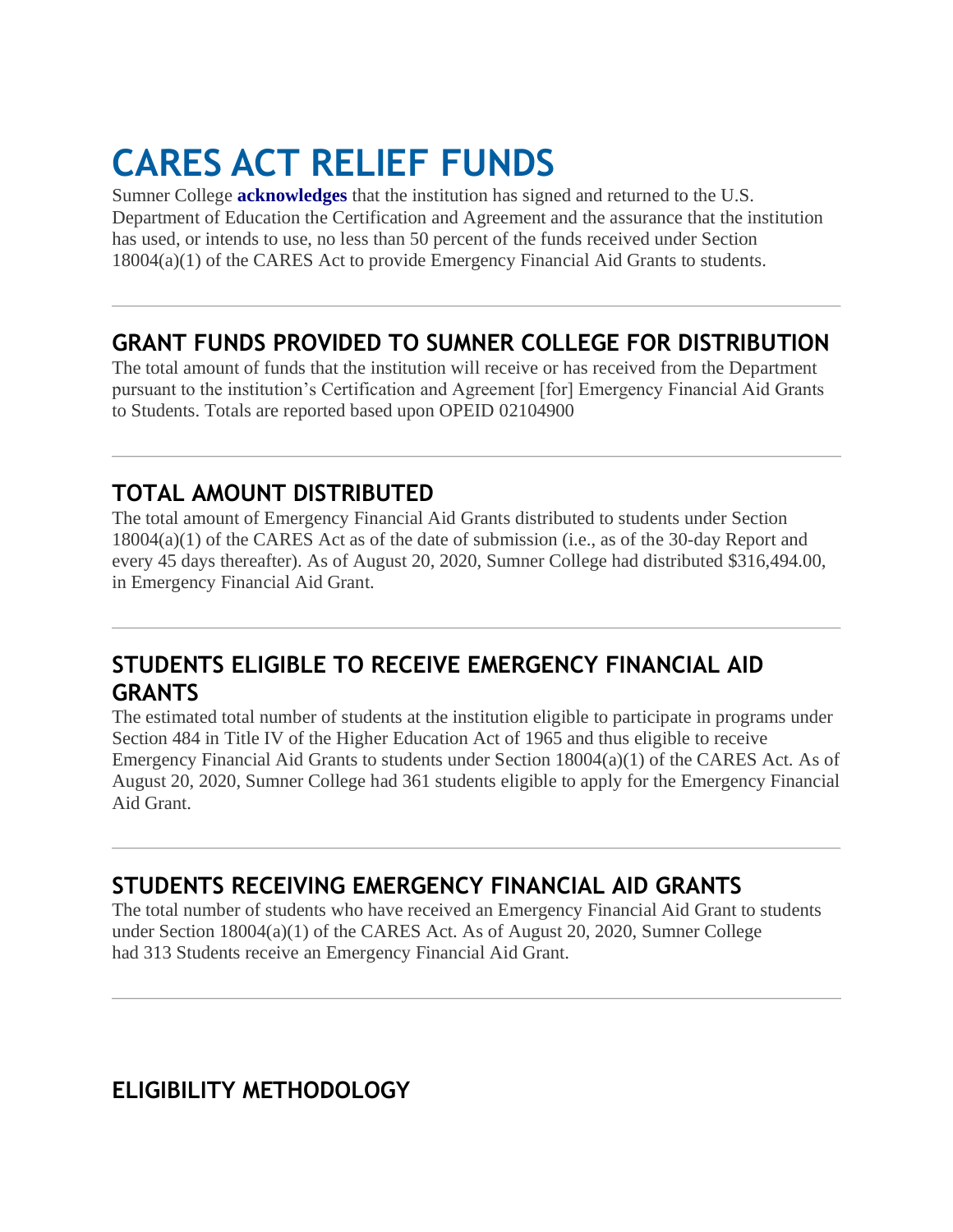The method(s) used by the institution to determine which students receive Emergency Financial Aid Grants and how much they would receive under Section 18004(a)(1) of the CARES Act. HEERF Grant amounts were determined by reviewing total eligible students based on eligible enrollment dates as of April 10, 2020. Eligible students across all locations totaled 361. In order to ensure every eligible student did receive aide, the amount awarded to each was \$700.00.

## **GUIDANCE & INSTRUCTIONS PROVIDED TO STUDENTS**

Sumner College communicated to eligible students via a series of emails. Email communication was sent to the students email account via Campus Login and included instructions, directions, and guidance to students concerning the Emergency Financial Aid Grants. Students were provided with a form to update their contact information. Students who met the defined eligibility methodology were provided with a communication outlining their award amount and the method by which the award would be delivered.

# **QUESTIONS & CONTACT INFORMATION**

For additional questions or assistance, please contact your campus Financial Aid office or call **[503-972-6230](tel:8004895106)**

## **FAQ'S WHAT IS THE CARES EMERGENCY GRANT?**

**A:** The United States Government has allocated funds to Sumner College for us to help our students who have an emergency situation due to the COVID-19 pandemic and the transition to going to school online. These funds are to be used for: Cost of attendance items that would affect a student's ability to remain in school. These items could be the cost of food and housing due to a loss of income, needing to overcome technology challenges to be able to continue school on line, child care challenges due to school being out of school for the remainder of the year, or other situations due to the pandemic.

#### **AM I ELIGIBLE TO RECEIVE AN EMERGENCY GRANT?**

**A:** You must be eligible for Title IV Financial Aid.

- If you've completed a **[FAFSA](https://studentaid.gov/h/apply-for-aid/fafsa)** and have received a Pell grant and/or a Direct student loan, you are likely eligible for this grant.
- If you have not completed a FAFSA, you still may complete one in order to see if you are eligible.
- If you complete a FAFSA or have completed a FAFSA and are deemed ineligible for Title IV aid, you will not be eligible for this grant.

If you are Active or on Academic Probation as of April 10, 2020 and you started or re-entered school with Sumner College prior to April 2020 you may be eligible to receive the emergency